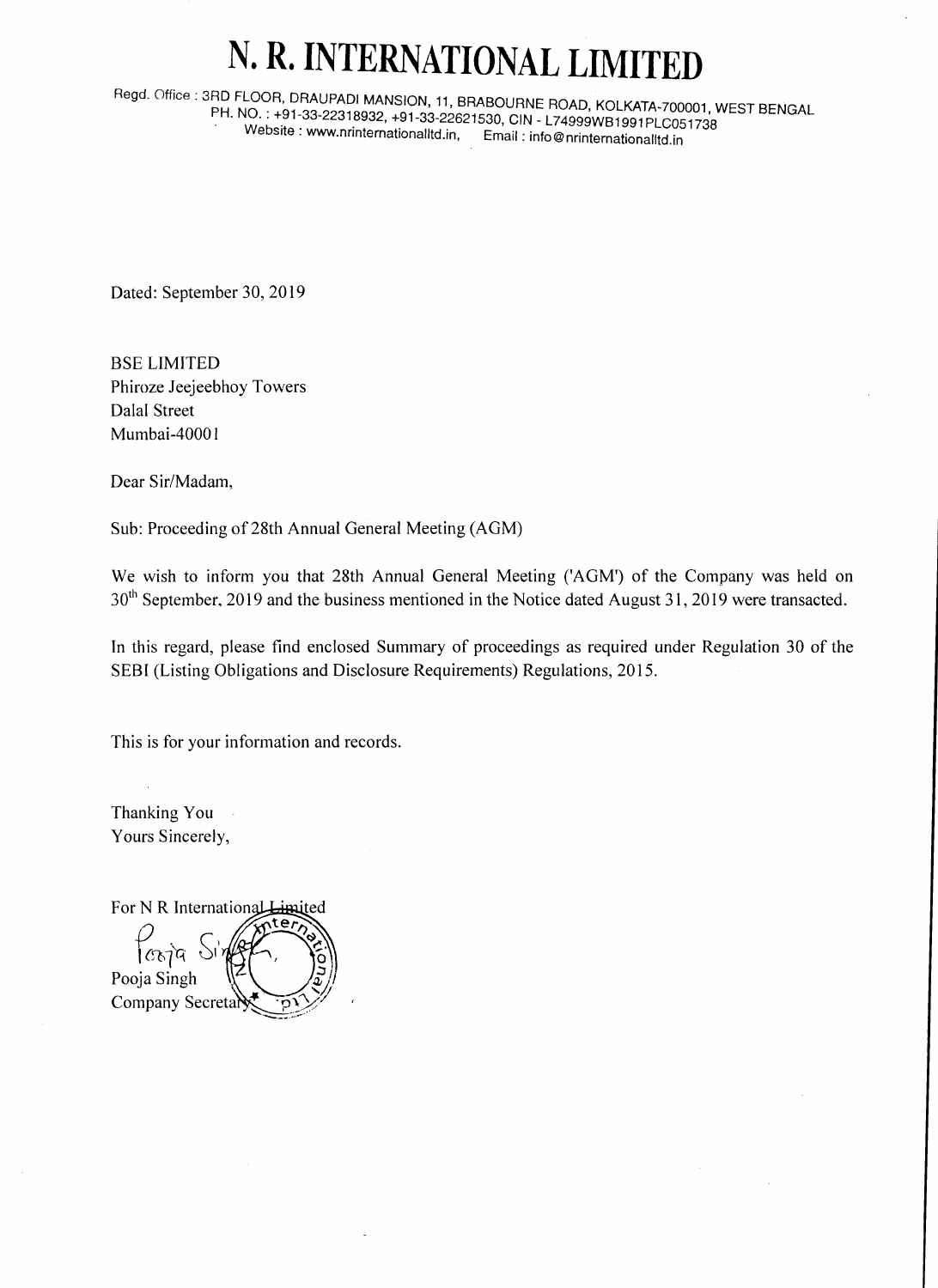## N. R. INTERNATIONAL LIMITE

Regd. Office: 3RD FLOOR, DRAUPADI MANSION, 11, BRABOURNE ROAD, KOLKATA-700001, WEST BENGAL<br>PH. NO.: +91-33-22318932, +91-33-22621530, CIN - L74999WB1991PLC051738<br>Website: www.nrinternationalltd.in, Email: info@nrinternatio

## SUMMERY OF THE PROCEEDING OF THE  $28^{TH}$  annual general meeting of the MEMBERS OF THE COMPANY HELD ON MONDAY, 30TH SEPTEMBER, 2019 AT 10. A.M AT REGISTERED OFFICE OF THE COMPANY AT DRAUPADI MANSION. 3RD FLOOR, 11, BRABOURNE ROAD, KOLKATA-700001.

The  $28<sup>th</sup>$  Annual General Meeting (AGM) of the Members of the Company was held on  $30<sup>th</sup>$  September, 2019 at Draupadi Mansion, 3'd Floor, 1l Braboume Road, Kolkata-700001.

Mrs. Sangeeta Modi, Chairperson of the Company, chaired the meeting. 213 Members were present in the Meeting. As the requisite quorum was present, the chairperson declared the meeting in order. Thereafter, the chairperson delivered her speech.

The Chairperson took the permission of the shareholders to take the notice of the meeting as read.

With the permission of members, the directors' and auditors' reports were taken as read.

The Chairperson has informed that Company had provided the Members the facility to cast their vote electronically, on all resolutions set Forth in the Notice. Members who were present at the AGM and had not cast their votes electronically were provided an opportunity to cast their votes at the end the meeting. It was further informed that there would be no voting by show of hands.

The following items of business, as per the Notice of AGM dated August 31, 2019 were transacted at the meeting.

1. Adoption of Financial Statements of the Company for the financial year ended March 31,2019 and the reports of the Board of Directors ('the Board') and Auditors thereon.

2. Appointment of Shri Nirmal Modi as a director liable to retire by rotation.

3. Appointment of Auditors

4. Re-appointment of Shri Rajendra Singh as an Independent Director

5. Re-appointment of Shri Vinod Kumar Srivastav as an Independent Director